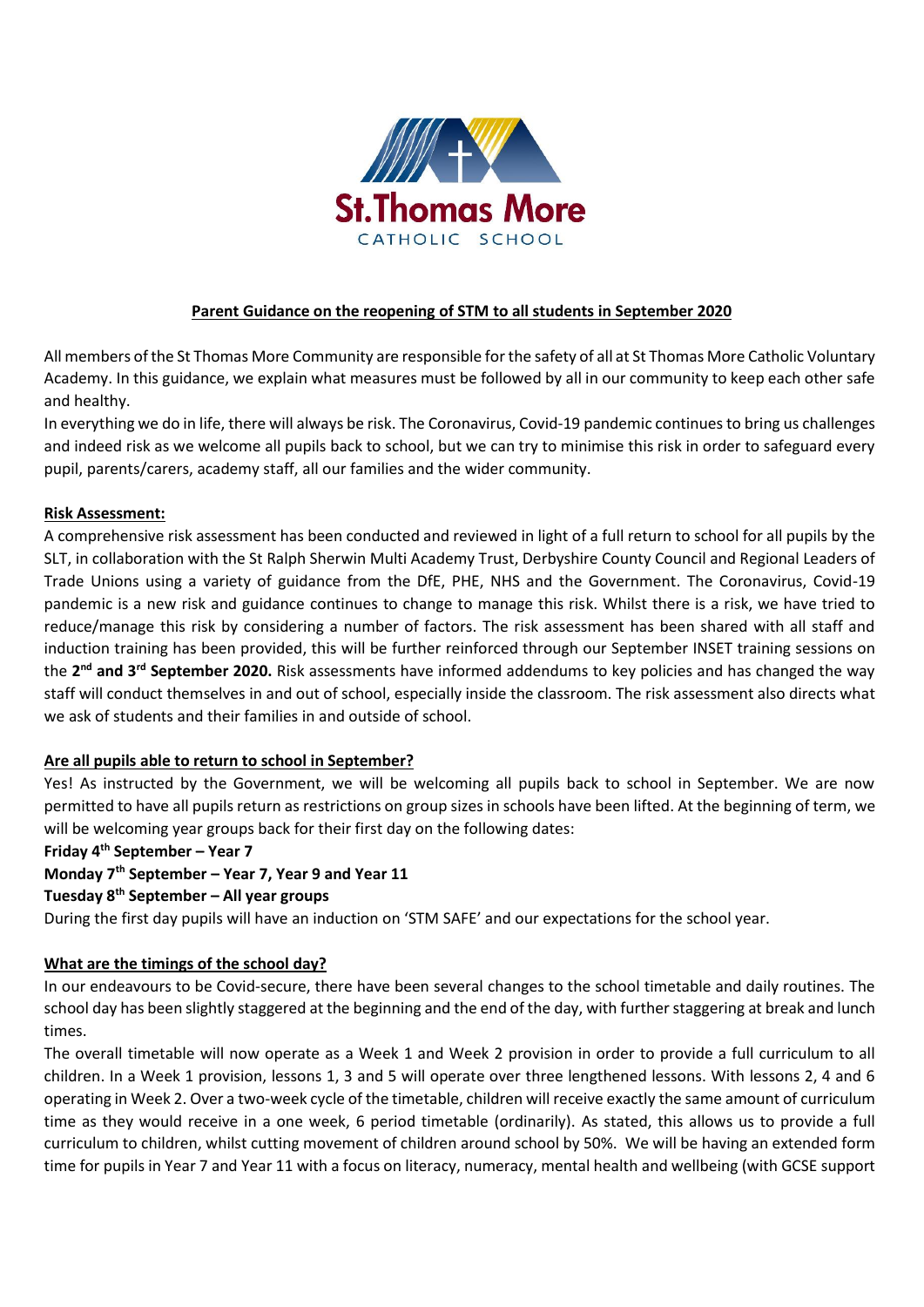for Year 11). As you will see, 'Lesson 1' and 'Lesson 2' will be split with break and lunch respectively to stagger the flow of pupils using the canteen, toilets and social areas. The end of the day is also slightly staggered to enable pupils to leave the school site.

| Usual          | Arrival | Registration     | Period 1                                                   | Period 2       |  | <b>Break</b>                   |  | Period 3                 | Period 4                 |                         | Lunch                   |               | Period 5       | Period 6      | End of Day |
|----------------|---------|------------------|------------------------------------------------------------|----------------|--|--------------------------------|--|--------------------------|--------------------------|-------------------------|-------------------------|---------------|----------------|---------------|------------|
| Timings        |         |                  |                                                            |                |  |                                |  |                          |                          |                         |                         |               |                |               |            |
|                | 08:50   | $8:50 - 9:05$    | $9:05 - 9:55$                                              | $9:55 - 10:45$ |  | $10:45 - 11:00$                |  | $11:00 - 11:50$          | $11:50 - 12:40$          |                         | $12:40 - 1:30$          |               | $1:30 - 2:20$  | $2:20 - 3:10$ | 03:10      |
| New            | Arrival | Registration     | Lesson 1 & Break                                           |                |  |                                |  | Lesson 2 & Lunch         |                          |                         |                         |               | Lesson 3 & End |               |            |
| <b>Timings</b> |         | $8:40 - 9:05$    | $9:05 - 11:00$                                             |                |  |                                |  | $11:00 - 1:30$           |                          |                         |                         |               | $1:30 - 3:10$  |               |            |
| Year 7         | 8:40    | $8:40 - 9:05$    | <b>Break</b><br>10:10<br>10:20                             |                |  |                                |  | Lunch<br>$12:00 - 12:45$ |                          |                         |                         | $1:30 - 3:00$ |                |               |            |
| Year 8         | 8:50    | $8:50 -$<br>9:05 |                                                            |                |  | <b>Break</b><br>10:30<br>10:40 |  |                          |                          |                         | Lunch<br>$12:45 - 1:30$ |               | $1:30 - 3:10$  |               |            |
| Year 9         | 8:50    | $8:50 -$<br>9:05 | <b>Break</b><br>10:20<br>$\overline{\phantom{a}}$<br>10:30 |                |  |                                |  |                          |                          | Lunch<br>$12:30 - 1:15$ |                         | $1:30 - 3:10$ |                |               |            |
| Year 10        | 8:50    | $8:50 -$<br>9:05 |                                                            |                |  | <b>Break</b><br>10:30<br>10:40 |  |                          |                          |                         | Lunch<br>$12:45 - 1:30$ |               | $1:30 - 3:10$  |               |            |
| Year 11        | 8:40    | $8:40 - 9:05$    | <b>Break</b><br>10:10<br>$\overline{\phantom{a}}$<br>10:20 |                |  |                                |  |                          | Lunch<br>$12:00 - 12:45$ |                         |                         |               |                | $1:30 - 3:00$ |            |

We will continue to monitor this provision so that our school operates safely for all in our community.

## **What will my child be studying in school?**

We are extremely pleased to announce that unlike other schools in the country, we will be able to offer a full, broad and balanced curriculum to all our pupils. Lessons are supplemented by homework set on Show My Homework, alongside other, online learning provisions.

## **What if my child has been attending school as I am a keyworker or they are vulnerable?**

If your child was attending St Thomas More before the summer, they will return to their year group in September and follow the timetable of their designated year group.

## **Are all members of staff in school each day?**

Yes! Staff will be returning to school in their full capacity in September. We are pleased to welcome new members of our school community, including our new Headteacher, Mr Redfern.

## **What about attendance?**

Government guidance clearly states, 'A child's education is essential to their healthy development - we know that missing too much school can have a negative impact on children's mental and physical wellbeing.' Government guidance is clear, all children should be returning to school in September. We know that some of you will be deeply anxious about this, but please be assured that the best place for your child is in school, where they will be both educated and supported by our talented and committed staff.

## **What if my child becomes ill whilst at school, or my family or I start to become ill whilst my child is at school?**

If your child becomes ill during the day and their illness is Covid-19 related (Symptoms of Covid-19), they will be collected by a member of staff and taken to our specialist provision in school. You will be contacted by the school and your child will have to be collected immediately. From here, we suggest you contact NHS 111 or seek further support on [https://111.nhs.uk/covid-19/.](https://111.nhs.uk/covid-19/) Your child will not be allowed back into school for 14 days unless you have evidence of a negative test result, clearly indicating the name of your child on the results. If you as a parent, or another member of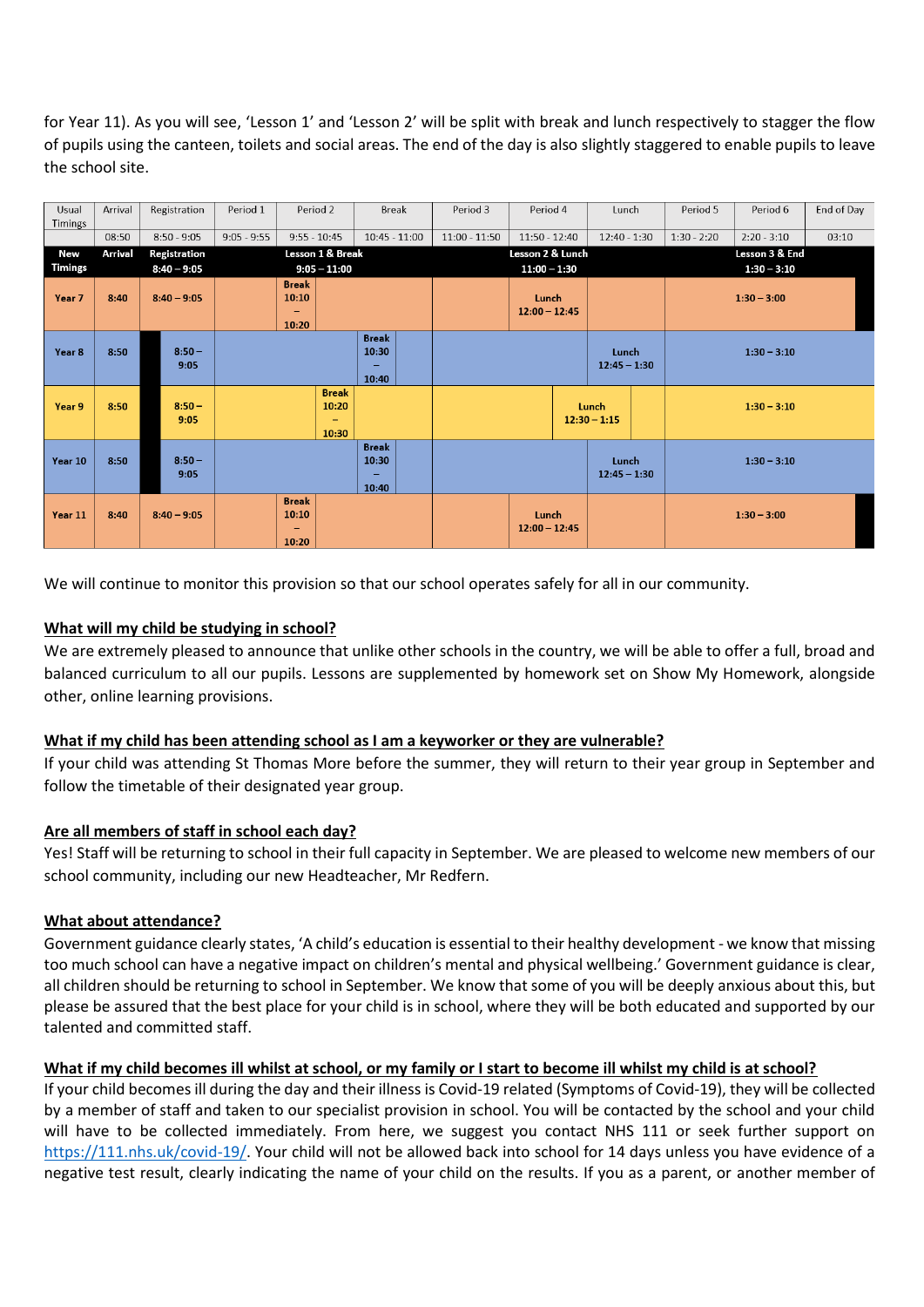your household becomes ill with Covid-19 symptoms, or you are sent home from work (or a child from a different school), you need to contact us to arrange for your child to be collected immediately. Your child will not be allowed back into school for 14 days unless you can evidence that any test (from whoever is ill) is negative of Covid-19. If your child's illness is not Covid-19 related, they will be taken to a different provision within school to be assessed by a member of the first aid team. If deemed necessary, you will be contacted and arrangements made for your child to be collected.

The main symptoms of coronavirus are:

- High Temperature- this means you feel hot to touch on your chest or back (you do not need to measure your temperature)
- New, continuous cough-this means coughing a lot more than an hour, or 3 or more coughing episodes in 24 hours (If you usually have a cough, it may be worse than usual)
- Loss or change to your sense of smell or taste-this means you've noticed you cannot smell or taste anything, or things smell or taste different to normal.

Most people with coronavirus have at least one of these symptoms.

## **What if my child requires first aid whilst at school?**

A qualified first aider is on hand to provide help when needed. We have revised the First Aid Policy and necessary training has been provided for staff. In the first instance, we will get children to help themselves (although supervised); this could be for minor injuries such as superficial cuts or grazes. If more assistance and contact is required, we will provide students and staff with the necessary PPE to ensure safety for everyone involved.

## **Should my child wear school uniform in September?**

Yes! As instructed by the DfE, 'We would encourage all schools to return to their usual uniform policies in the autumn term. Uniform can play a valuable role in contributing to the ethos of a school and setting an appropriate tone'. Full St Thomas More uniform is to be worn in September. Pupils should be wearing appropriate school shoes, not trainers. The uniform policy addendum in place during the last three months will cease, meaning that full school uniform should be worn in September. However, pupils with a timetabled PE lesson are permitted to wear their PE kit to school on that day, as changing facilities will not be available due to restrictions. This means pupils can remain in their PE kit for the duration of the day. As we move towards colder months, we are allowing children to wear a plain black hoodie as part of their PE kit.

#### **What should my child bring to school?**

Students should bring their usual bag and equipment to school including a packed lunch if required. Children, fully equipped for school is essential for their learning to take place. Students should not share their equipment with others in order to minimise contamination. We ask that children come to school with drinks to stay hydrated during the school day. Students will receive their planner for the academic year along with their subject workbooks. Workbooks will not be sent home with children for the foreseeable due to restrictions. In music, we ask that children provide their own earphones, so that they can be plugged into the keyboards for their sole use.

Equipment must include: pens (blue or black) / pencils / ruler / rubber / pencil sharpener / compass / protractor / highlighter / glue stick / scientific calculator.

#### **Getting to and from school**

As per current Government guidelines, we recommend that pupils avoid public transport and travel to school by car (via someone they live with), or better still, cycle or walk. We do not recommend sharing transport (dropping off someone else's child as well as your own), this would be a hindrance to social distancing. As directed by the Government, should your child use public transport, face coverings must be used until directed otherwise. If face coverings are not used, you may be refused travel and/or fined. We anticipate that students might want to meet up in order to walk to school together, and whilst this may be safer for children in terms of personal safety, we think that caution should be exercised.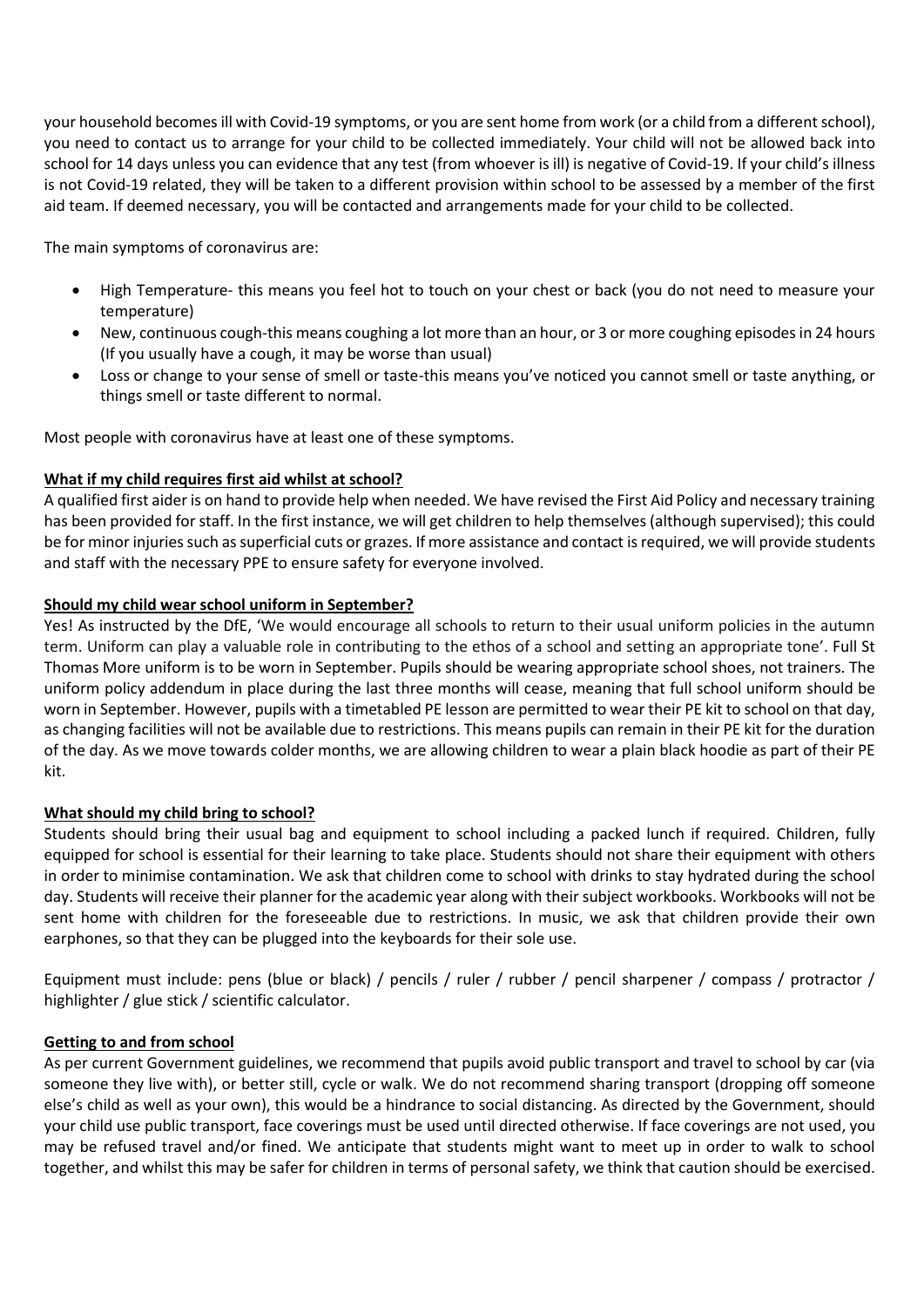Social distancing outside of the school premises states that everyone outside of your household should follow the 'one metre plus rule, when it is not possible to stay two metres apart.' If this is adhered to, the risk of contamination for the children in school and your families at home is reduced. If there is a large group of children walking on the street to or from school, it could limit the ability for other members of the community to socially distance around them. If children are walking to and from school with another child, from a different year group, this again could cause contamination across year groups. We therefore ask you to consider the above concerns when making your decision about how your child will be coming to school in September.

#### **What if my child or a member of my household is clinically extremely vulnerable or clinically vulnerable?**

Recent Government guidance identifies that people deemed clinically vulnerable can meet outdoors and should be vigilant around social distancing and hand hygiene. From the  $1<sup>st</sup>$  August 2020, those deemed to be clinically extremely vulnerable and who have been shielding, see their advice align to those in the clinically vulnerable category. From the 1st August, people falling into these categories may return to school or work, so long as the premises is Covid-secure. We therefore envisage that all pupils will return to school in September, whether they or a member of their household may be clinically extremely vulnerable or clinically vulnerable. If your child has been advised otherwise by a doctor or consultant, please let us know at school. We will continue to monitor the local situation and provide further guidance, should a localised lockdown be imposed.

## **Is there any change to the use of the toilets?**

Yes! Some urinals and toilets have been taken out of use to allow for more regular, deep cleaning throughout the day. Hand dryers have also been taken out of use in line with guidance. Paper towels, antibacterial wipes and hand sanitiser has been provided for students to use.

## **What about student behaviour?**

The behaviour policy now has an addendum and will be explained to staff in their induction training. Further guidance can be found in this pack and the addendum will be available on our website.

Each morning, students will be reminded of the 'STM SAFE' expectations. Staff will deliver this each and every morning without fail as part of the risk assessment.

> Social distancing - Im+ where you can Timetable - changes to usual school routine More handwashing - for 20 seconds, use gel - high temperature, new and continuous cough,<br>Symptoms loss or change to sense of smell or taste Alertness - limit contact with people, stay in your bubble, Follow pathways- use one way system, stay in designated areas **Expectations** - cooperative, supportive, responsible, safe

#### **Safeguarding**

There has been an addendum to the Child Protection and Safeguarding Policy in order to assess and manage the challenges faced in light of the current situation. Staff have been issued with guidance on safeguarding and will receive additional training on safeguarding concerns/worries for children returning in September. All staff have recently completed additional E-Safety and Radicalisation training. A Safeguarding Risk Assessment has been completed and reviewed for all students and staff, with further assessment carried out for those identified in various sub-cohorts. As always, if you have any concerns regarding a child, please contact the Safeguarding and Child Protection Team at school. Further details can be found on our website:

<https://www.st-thomasmore.derbyshire.sch.uk/page/?title=Safeguarding+at+STM&pid=51>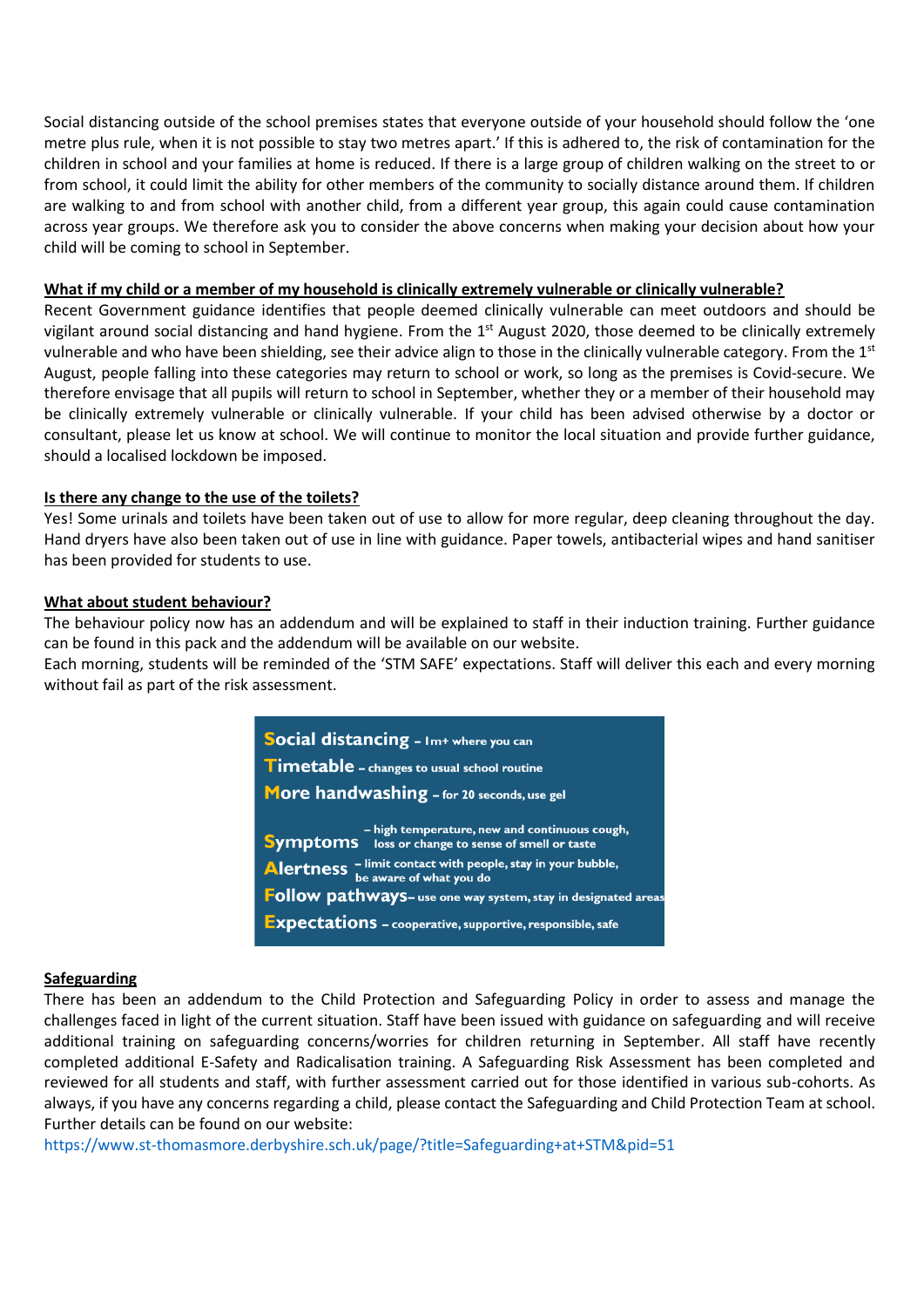Alternatively, you can contact Derbyshire / Starting Point on: 01629 533 190 (concerns about a child or vulnerable adult). If there is an immediate risk to a child, please call 111/999.

#### **In the classroom**

All classrooms have been risk assessed and furniture has been adjusted in line with Government guidance. Tables and chairs in should remain in their allocated spaces in rooms and an exclusion zone has been marked around the teachers' desk. We understand that a teacher will have to leave this zone in order to move around the room, but social distancing for staff must be adhered to as far as possible. Children will be using workbooks in class, and at the end of the lesson books will remain in the classroom for least 24 hours before being touched by a member of staff. We will provide emergency PPE in each classroom should there ever be a medical emergency before first aid can arrive. Classrooms will be cleaned periodically and hand sanitiser and antibacterial wipes will be provided.

#### **Corridors**

We ask that staff and students keep to the left when using corridors. A 'one way' system will be used to ensure minimal contact between 'bubbles'.

## **Canteen and Break/Lunch Arrangements**

Timings are staggered and cleaning will take place during the school day, between breaks. Derbyshire County Council have completed a risk assessment and have amended their policy for catering at STM. Those who are in receipt of free school meals (FSM) will be provided with a meal as normal. Vouchers will no longer be used for those who are entitled for FSM. Usual arrangements are in place for those who bring a packed lunch from home. Pupils are encouraged to bring their own drinks to school however, a reminder that these should not be high in sugar e.g. energy drinks. Communal water stations are not in use, further guidance below. In the event of severe wet weather, pupils will use allocated spaces for their 'bubble'. At all times, students and staff should exercise social distancing during time outside of the classroom.

#### **Parental Meetings / Visitors to school**

Parents/Carers are not encouraged to attend the school premises until further notice. Parents/Carers should also avoid being near the school gate and driveway, the car park at the top of the school drive is designated for academy staff only, parents/carers are not permitted to park here to wait for their child. If a parental meeting needs to be arranged, this will be risk assessed, as to whether this takes place in school or via software such as Zoom or MSTeams so that the meeting can be conducted remotely.

#### **General Hygiene**

Around school, students will find guidance about the importance of general hygiene. Both students and staff, especially in regards to the regular washing/sanitation of hands, must continue to observe this guidance. Students must wash/sanitise their hands on arrival at school, before and after break and lunch and before leaving school. Hand sanitiser is provided for students and staff. Used tissues should be disposed of in bins provided (with lids), coughs and sneezes should be directed into the crease of the arm/elbow or tissue (then disposed), and you should avoid touching your eyes and face.

#### **Does my child have access to water?**

Communal water stations around school have been switched off and water from the tap in the toilets is not suitable for drinking. Drinks are available to purchase at break and lunch in the canteen as usual, alternatively students should bring their own drink.

#### **Can my child wear face coverings in school?**

DfE guidance states that face coverings are not necessary inside school. However, we have decided that any use of face coverings inside school is at the students' or parents/carers own discretion. If your child is getting public transport, they will have to wear a face covering. The removal and storage of face coverings following public transport and inside school